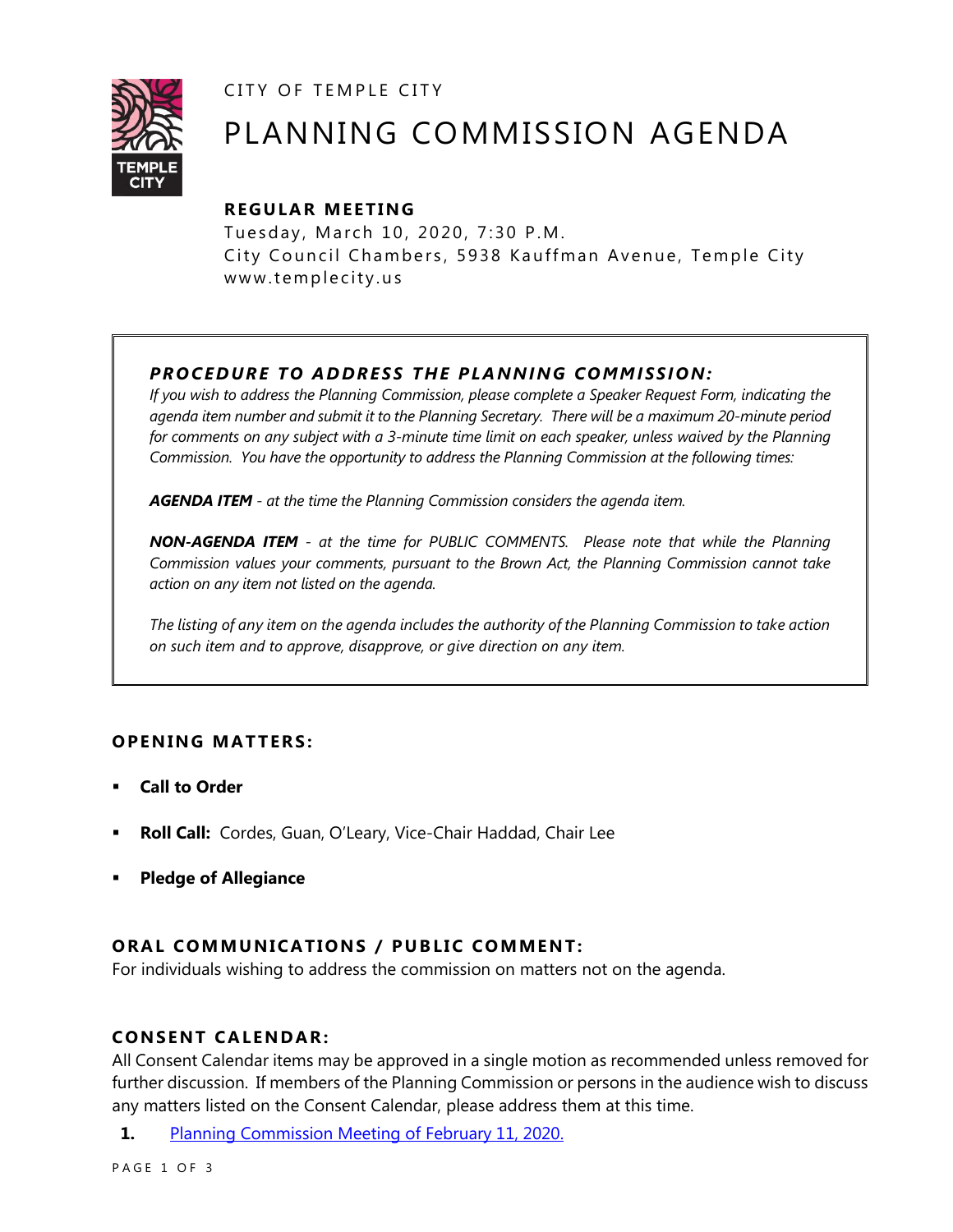## **PUBLIC HEARING:**

- **2. PL 19-2194** [A conditional use permit for the establishment of a tutoring business.](https://www.ci.temple-city.ca.us/DocumentCenter/View/14020/PL-19-2194-9447-Las-Tunas-attachment-1)
	- Address: 9447 Las Tunas Drive
	- Recommendation: Adopt the attached Resolution finding that the project is exempt from CEQA and approving a modification to File 19-2194 subject to the recommended conditions of approval.

Project Planner: Andrew Coyne acoyne@TempleCity.us

- **3. PL 19-2200** A request for a conditional use permit and a vesting tentative tract map to subdivide the airspace of a previously approved four-story, mixed-use project, consisting of [approximately 15,743 square feet of commercial floor area on the ground floor; 1,892 square](https://www.ci.temple-city.ca.us/DocumentCenter/View/14021/PL-19-2200-5570-Rosemead-Boulevard-attachment-2)  [feet of work/live area and 1,345 square feet of commercial area on the second floor; and 73](https://www.ci.temple-city.ca.us/DocumentCenter/View/14021/PL-19-2200-5570-Rosemead-Boulevard-attachment-2)  [residential units above the first floor that consist of approximately 75,372 square feet. The](https://www.ci.temple-city.ca.us/DocumentCenter/View/14021/PL-19-2200-5570-Rosemead-Boulevard-attachment-2)  [mixed-use project received approval of a major site plan review by the Community](https://www.ci.temple-city.ca.us/DocumentCenter/View/14021/PL-19-2200-5570-Rosemead-Boulevard-attachment-2)  [Development Director on September 17, 2019.](https://www.ci.temple-city.ca.us/DocumentCenter/View/14021/PL-19-2200-5570-Rosemead-Boulevard-attachment-2)
	- Address: 5570 Rosemead Boulevard
	- Recommendation: Adopt the attached Resolution finding that the project is exempt from CEQA and approving a modification to File 19-2200 subject to the recommended conditions of approval.
	- Project Planner: Adam Gulick [agulick@TempleCity.us](mailto:agulick@TempleCity.us)

#### **FUTURE AGENDA ITEMS AND REPORTS:**

### **4. Planning Manager's Report**

Update on current projects and future agenda items.

#### **5. Comments from Commissioners**

#### **ADJOU RNMENT:**

**6.** Adjourn to a Planning Commission Meeting on Tuesday, April 14, 2020 at 7:30 p.m., City Council Chambers, Civic Center, 5938 Kauffman Avenue, Temple City.